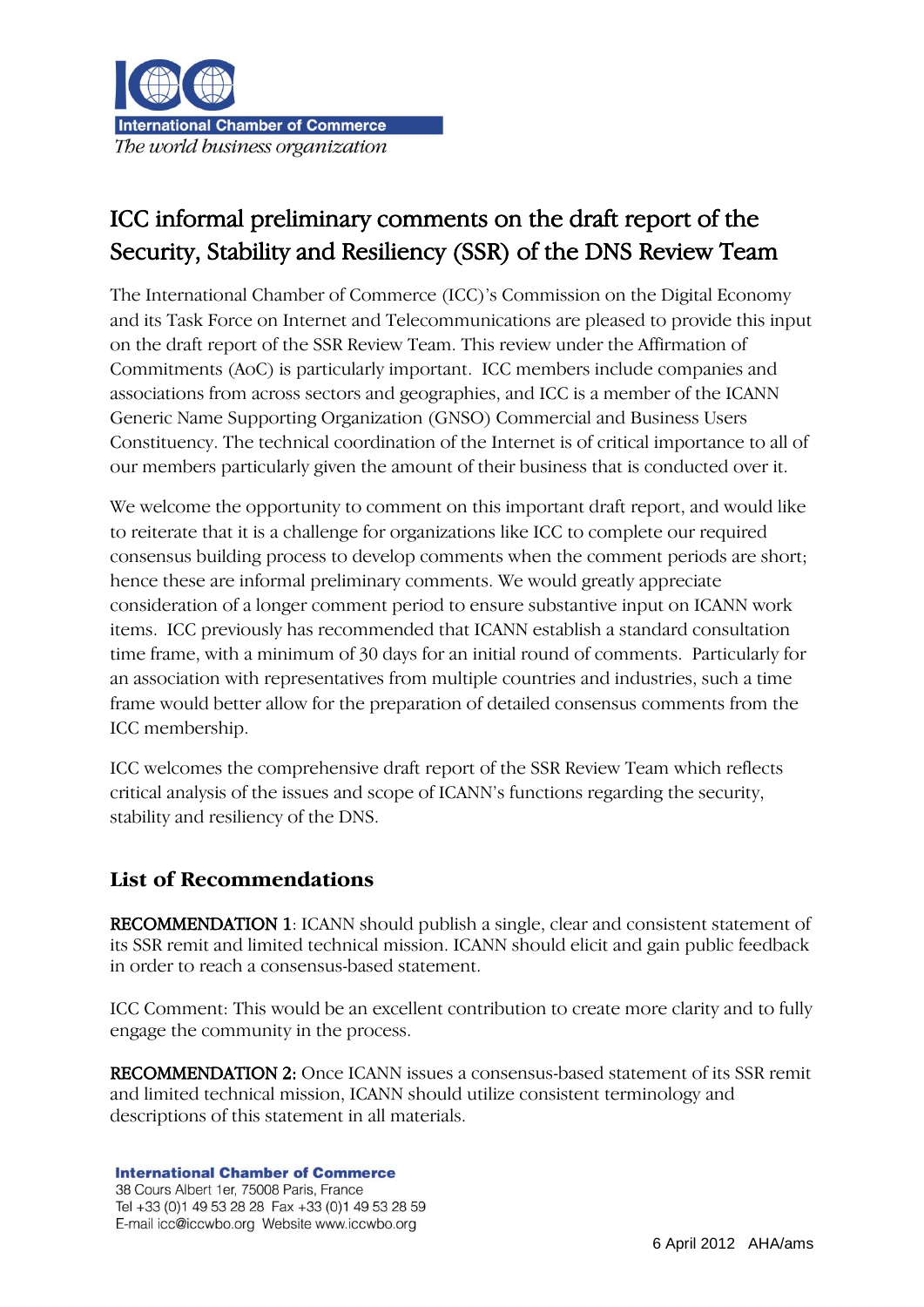

ICC Comment: Agreed.

RECOMMENDATION 3: ICANN should document and clearly define the nature of the SSR relationships it has within the ICANN community in order to provide a single focal point for understanding the interdependencies between organizations.

ICC Comment: Agreed

RECOMMENDATION 4: ICANN should use the definition of its SSR relationships to encourage broad engagement on SST matters using this to create an effective and coordinated SSR approach.

ICC Comment: The direction of this recommendation is appreciated, however we believe it should be further clarified and qualified, to identify what ICANN would consider as optimal engagement and coordination. The discussion of this recommendation as well as recommendation 3 above in the draft report point out the differences in ICANN's relationship with SSAC and RSSAC but could use more elaboration.

RECOMMENDATION 5: ICANN should publish a document clearly outlining the roles and responsibilities for both the SSAC and RSSAC in order to delineate the activities of the two groups. ICANN should seek consensus for this across both groups, recognising the history and circumstances of the formation of each. ICANN should consider appropriate resourcing for both groups, consistent with the demands places upon them.

ICC Comment: Agreed this is a worthwhile goal. ICANN should appropriately focus on building a good working relationship and take a practical approach to building consensus with the RSSAC.

RECOMMENDATION 6: ICANN's definition and implementation of its SSR remit and limited technical mission should be reviewed in order to maintain consensus and elicit feedback from the community. The process should be repeated on a regular basis, in conjunction with the cycle of future SSR reviews.

ICC Comment: ICANN has a limited technical coordination mission and mandate. Thus, we question whether the focus should be more on the constructive suggestions the review team outlines in the draft report section on recommendation 4 about how ICANN tracks its SSR wording itself, instead of this recommendation 6.

RECOMMENDATION 7: ICANN should build on its current SSR Framework by establishing a clear set of objectives and prioritizing its initiatives and activities in accordance with these objectives. This process should be informed by a pragmatic costbenefit and risk analysis.

ICC Comment: Agreed.

RECOMMENDATION 8: ICANN should continue to refine its Strategic Plan objectives, particularly the goal of maintaining and driving DNS availability. It also should establish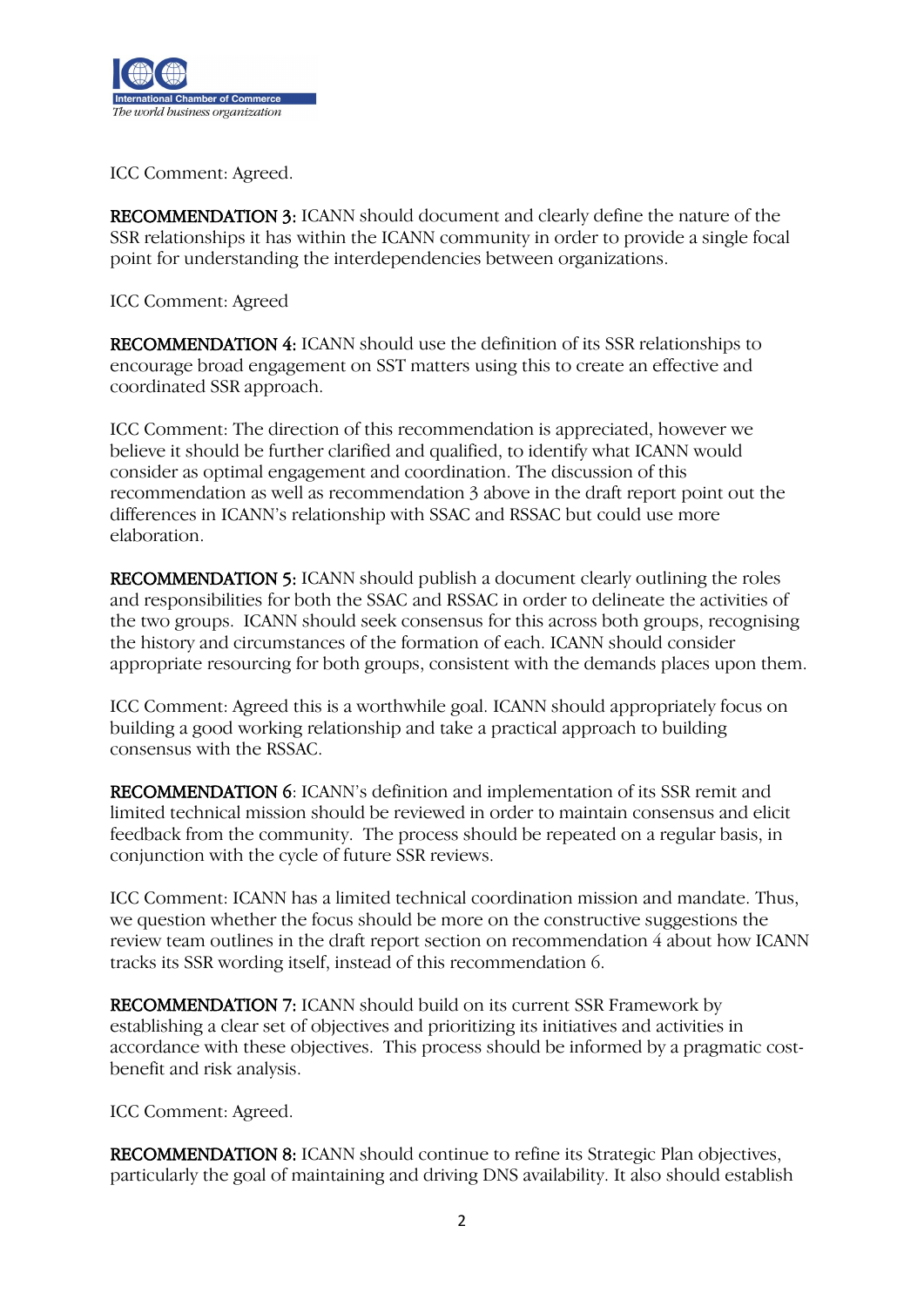

more direct connections between specific priorities and projects in the SSR Framework and the Strategic Plan. ICC Comment: Agreed.

RECOMMENDATION 9: ICANN should develop a roadmap that leads towards more formal and widely adopted certification of its SSR-related processes in line with industry best practice.

ICC Comment: Agreed.

RECOMMENDATION 10: ICANN should continue its efforts to step up contract compliance enforcement and provide adequate resources for this function. ICANN also should develop and implement a more structured process for monitoring compliance issues and investigations.

ICC Comment: Agreed. Contract compliance enforcement is essential.

RECOMMENDATION 11: ICANN should finalize and implement measures of success for new gTLDs and IDN fast track that expressly relate to its SSR-related program objectives, including measurements for the effectiveness of mechanisms to mitigate domain name abuse and consumer confusion.

ICC Comment: See comment below, under recommendation 12.

RECOMMENDATION 12: ICANN should support the development and implementation of SSR-related best practices through contracts, agreements, MOUs and other mechanisms.

ICC Comment: Both recommendations in 11 and 12 should elaborate on the process of how to implement the recommendations within the ICANN processes, and if and when appropriate in a policy development process. In addition, the review team could consider how/would best practices would be included in contracts as recommended in 12.

RECOMMENDATION 13: ICANN should encourage all Supporting Organizations to develop and publish SSR-related best practices for their members.

ICC Comment: Agree with the idea and objectives. It may be worth exploring whether a common set of best practices could be developed and then shaped for particular SOs.

RECOMMENDATION 14: ICANN should ensure that its SSR related outreach activities continuously evolve to remain relevant, timely and appropriate. Feedback from the community should provide a mechanism to review and increase this relevance.

ICC Comment: Agreed. This outreach and feedback should be global, and translated materials made available, if not already provided.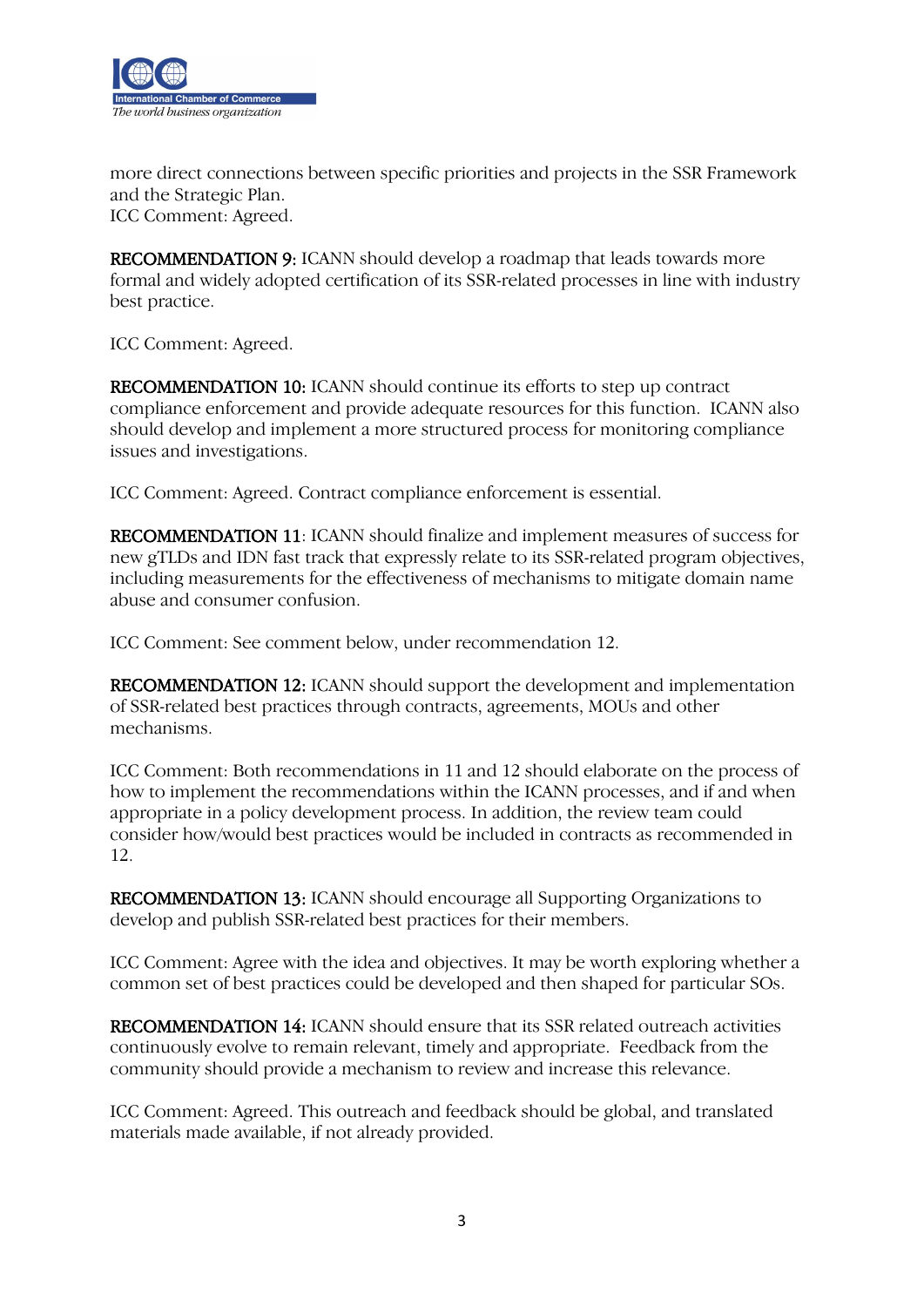

RECOMMENDATION 15: ICANN should publish information about DNS threats and mitigation strategies as a resource for the broader Internet community.

ICC Comment: Agreed, and these materials should be made readily available and translated.

RECOMMENDATION 16: ICANN should continue its outreach efforts to expand community participation and input into the SSR Framework development process. ICANN also should establish a process for obtaining more systematic input from other ecosystem participants.

ICC Comment: Agreed. As reflected in recommendations above.

RECOMMENDATION 17: ICANN should establish a more structured internal process for showing how activities and initiatives relate to specific strategic goals, objectives and priorities in the SSR Framework. It also should establish metrics and milestones for implementation.

ICC Comment: Agreed

RECOMMENDATION 18: ICANN should conduct an annual operational review of its progress in implementing the SSR Framework and include this assessment as a component of the following year's SSR Framework.

ICC Comment: Agreed.

RECOMMENDATION 19: ICANN should establish a process that allows the community to track the implementation of the SSR Framework. Information should be provided with enough clarity that the community can track ICANN's execution of its SSR responsibilities, while not harming ICANN's ability to operate effectively. The dashboard process being used to track implementation of the ATRT recommendations serves as a good model.

ICC Comment: Agreed.

RECOMMENDATION 20: ICANN should increase the transparency of information about organization and budget related to implementing the SSR Framework and performing SSR-related functions. Information should be provided with enough clarity that the community can track ICANN's execution of its SSR responsibilities, while not impeding ICANN's ability to operate effectively.

ICC Comment: Agreed.

RECOMMENDATION 21: ICANN should establish a more structured internal process for showing how organization and budget decisions relate to the SSR Framework, including the underlying cost-benefit analysis.

ICC Comment: Agreed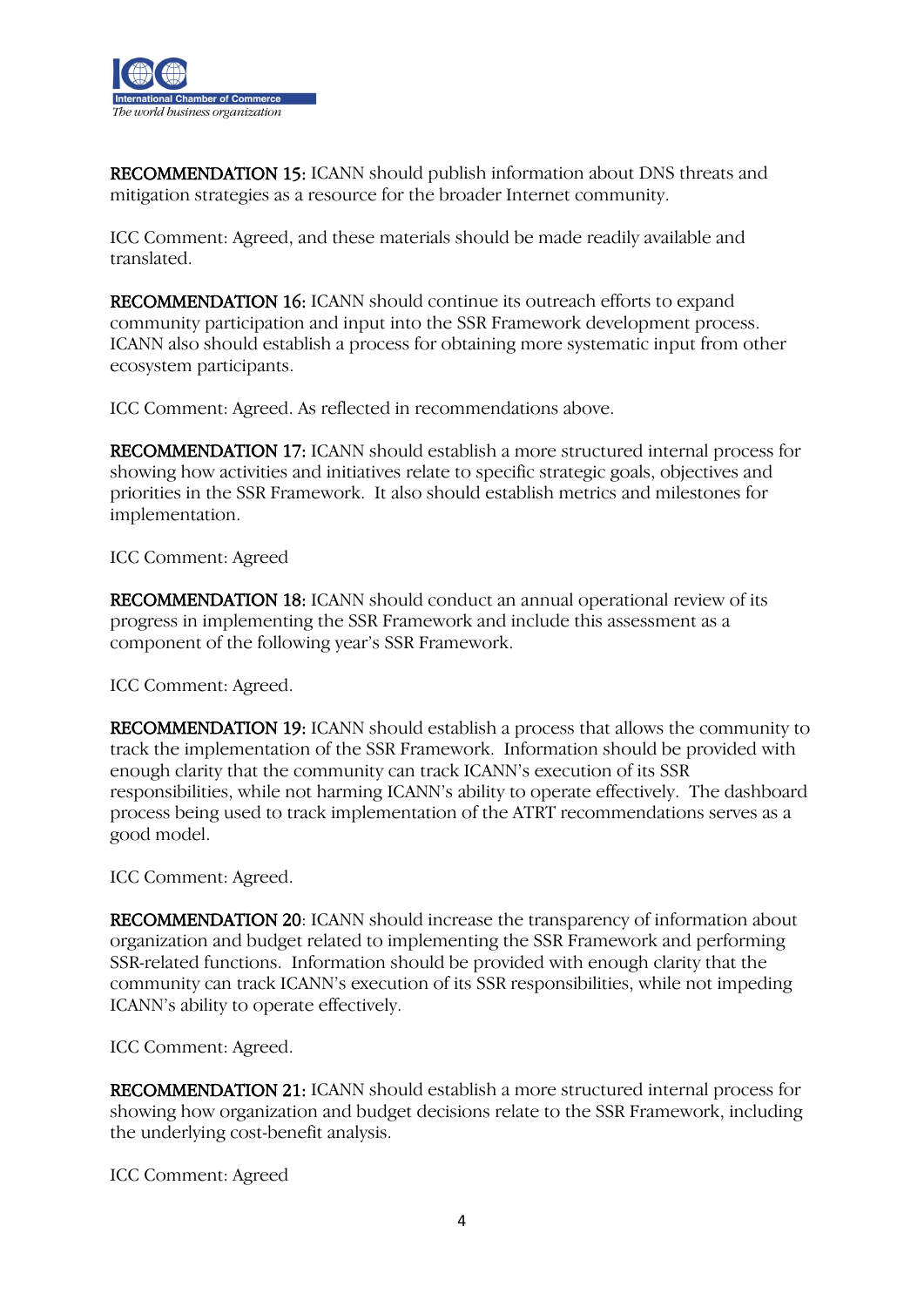

RECOMMENDATION 22: ICANN should publish, monitor and update documentation on the organization and budget resources needed to manage SSR issues in conjunction with introduction of new gTLDs.

ICC Comment: Agreed.

RECOMMENDATION 23: ICANN must provide appropriate resources for SSR-related working groups and advisory committees, consistent with the demands placed upon them. ICANN also must ensure decisions reached by working groups and advisory committees are reached in an objective manner that is free from external or internal pressure.

ICC Comment: Agreed. Security, stability and resiliency issues cut across a wide range of areas, and should be appropriately resourced.

RECOMMNDATION 24: ICANN must clearly define the charter, roles and responsibilities of the Chief Security Office team related to implementing plans that are designed to address longer-term risks. ICC Comment: Agreed

RECOMMENDATION 25: ICANN should put in place mechanisms for identifying longerterm risks and strategic factors in its risk management framework. This process should be informed by insights from research, business partnerships, ICANN supporting organizations and other sources. ICANN should publish information about longer-term risks, recognizing the sensitive nature of some of these factors.

ICC Comment: Agreed.

RECOMMENDATION 26: ICANN should prioritize the timely completion of a riskmanagement framework. This work should follow high standards of participation and transparency.

ICC Comment: Agreed.

RECOMMENDATION 27: ICANN's risk-management framework should be comprehensive within the scope of tis SSR remit and limited missions.

ICC Comment: Agreed.

RECOMMENDATION 28: ICANN should continue to actively engage in threat detection and mitigation, and participate in efforts to distribute threat and incident information. ICC Comment: Agreed, and any activity in this area should work with other relevant parties and ease of information (also translation if possible) of incident information.